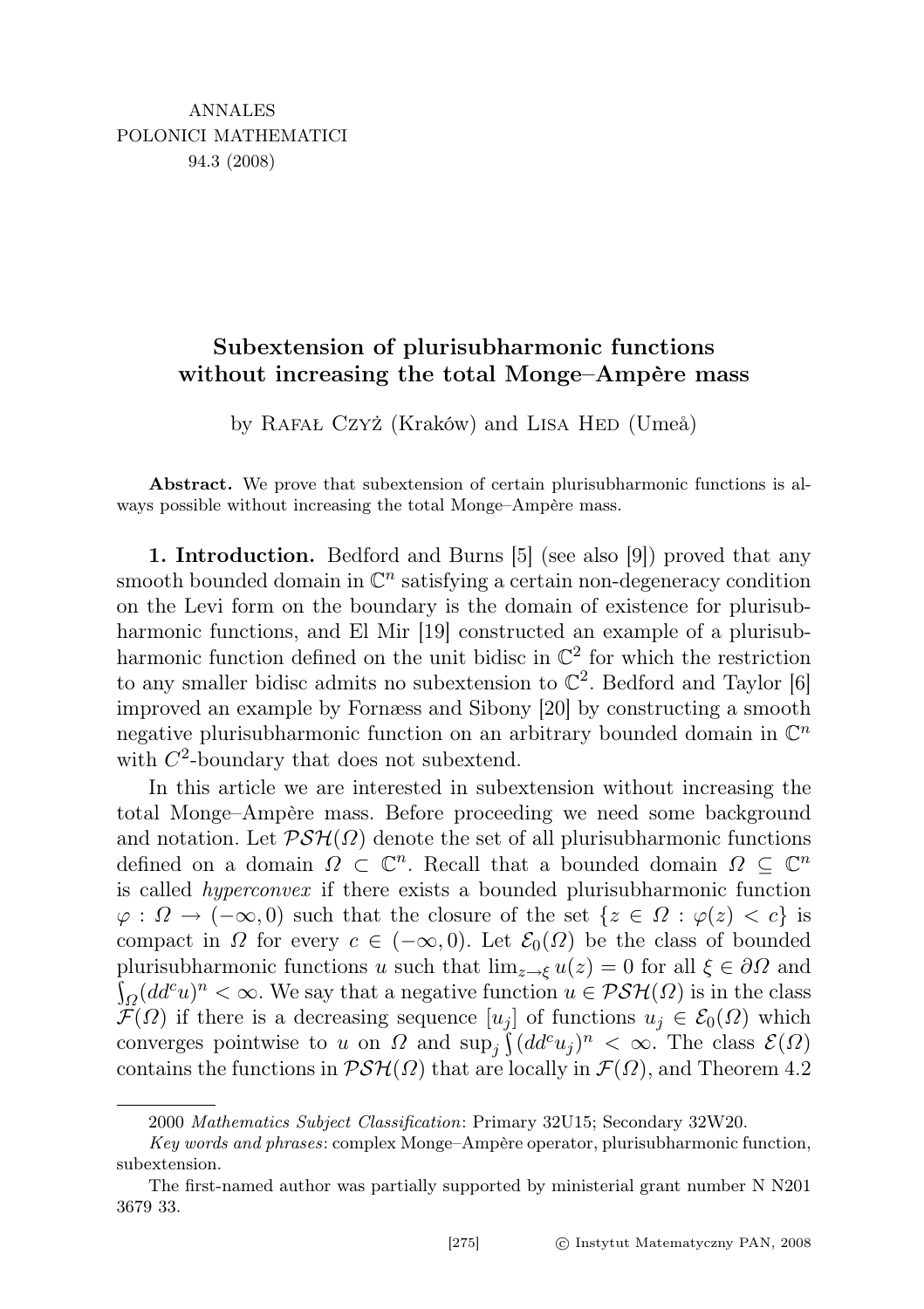in [11] implies that  $(dd^c)^n$  is well-defined on  $\mathcal{E}(\Omega)$ . For more details about these classes, see [11]. Note that, by [7, 8], a function  $u \in \mathcal{E}(\Omega)$  is maximal if, and only if,  $(dd^c u)^n = 0$ . The set of all maximal plurisubharmonic functions defined on  $\Omega$  will be denoted by  $\mathcal{MPSH}(\Omega)$ .

Similarly to [10, 12], if  $\mathcal{K} \in \{ \mathcal{E}_0, \mathcal{F}, \mathcal{N} \}$ , where N will be defined later, we say that a plurisubharmonic function u defined on  $\Omega$  belongs to the class  $\mathcal{K}(\Omega, H)$  for some  $H \in \mathcal{E}(\Omega)$  if there exists a function  $\varphi \in \mathcal{K}(\Omega)$  such that

(1.1) H ≥ u ≥ ϕ + H.

Note that  $\mathcal{K}(\Omega, 0) = \mathcal{K}(\Omega)$  and that functions belonging to  $\mathcal{K}(\Omega, H)$  not necessarily have finite total Monge–Ampère mass (see [3, 16]). Inequality (1.1) allows one to introduce, in some sense, generalized boundary values of certain plurisubharmonic functions ([14], see also [21]).

Our aim is to prove the following theorem:

THEOREM 1.1. Let  $\Omega_1$  and  $\Omega_2$  be two bounded hyperconvex domains such that  $\Omega_1 \subset \Omega_2 \subset \mathbb{C}^n$ ,  $n \geq 1$ , and let  $F \in \mathcal{E}(\Omega_1)$  and  $G \in \mathcal{E}(\Omega_2) \cap \mathcal{MPSH}(\Omega_2)$ be such that

$$
(1.2) \t\t\t F \ge G \t on \t \Omega_1.
$$

 $\Omega_2$ 

If 
$$
u \in \mathcal{F}(\Omega_1, F)
$$
, then there exists  $v \in \mathcal{F}(\Omega_2, G)$  such that  $v \leq u$  on  $\Omega_1$  and  
\n
$$
\left\{ (dd^c v)^n \leq \int (dd^c u)^n.
$$

 $\Omega_1$ 

Under the assumption that F and G are identically zero and  $\Omega_1$  is relatively compact in  $\Omega_2$ , Theorem 1.1 was proved in [17], and when F and G are the Perron–Bremermann envelopes for certain continuous functions  $f$ and g that satisfiy  $(1.2)$ , it was proved in [4]. Example 5.5 in [4] shows that condition  $(1.2)$  is necessary. In contrast to the corresponding results in [4, 17] we do not need the assumption that  $\Omega_1$  is relatively compact in  $\Omega_2$ .

Subextension without increasing the Monge–Ampère mass has proven to be a useful tool in applications, e.g. approximation of plurisubharmonic functions ([13]) and estimating the volume of plurisubharmonic sublevel sets ([2]). Without the control of the total Monge–Ampère mass, subextension in  $\mathcal{F}(\Omega, H), H \in \mathcal{E}(\Omega)$ , would follow as the second part of the proof of Theorem 1.1 by using Theorem 2.2 in [17]. At present the authors do not know if the assumption that  $G \in MPSH(\Omega_2)$  is necessary but we observe that it is necessary that  $\int_{\Omega_2} (dd^c G)^n \leq \int_{\Omega_1} (dd^c F)^n$ . For further results concerning subextension of plurisubharmonic functions see e.g. [15, 22] and the references therein.

**2. Proof of Theorem 1.1.** In this paper, a fundamental sequence  $[\Omega_i]$ in  $\Omega$  is an increasing sequence of strictly pseudoconvex subsets of  $\Omega$  such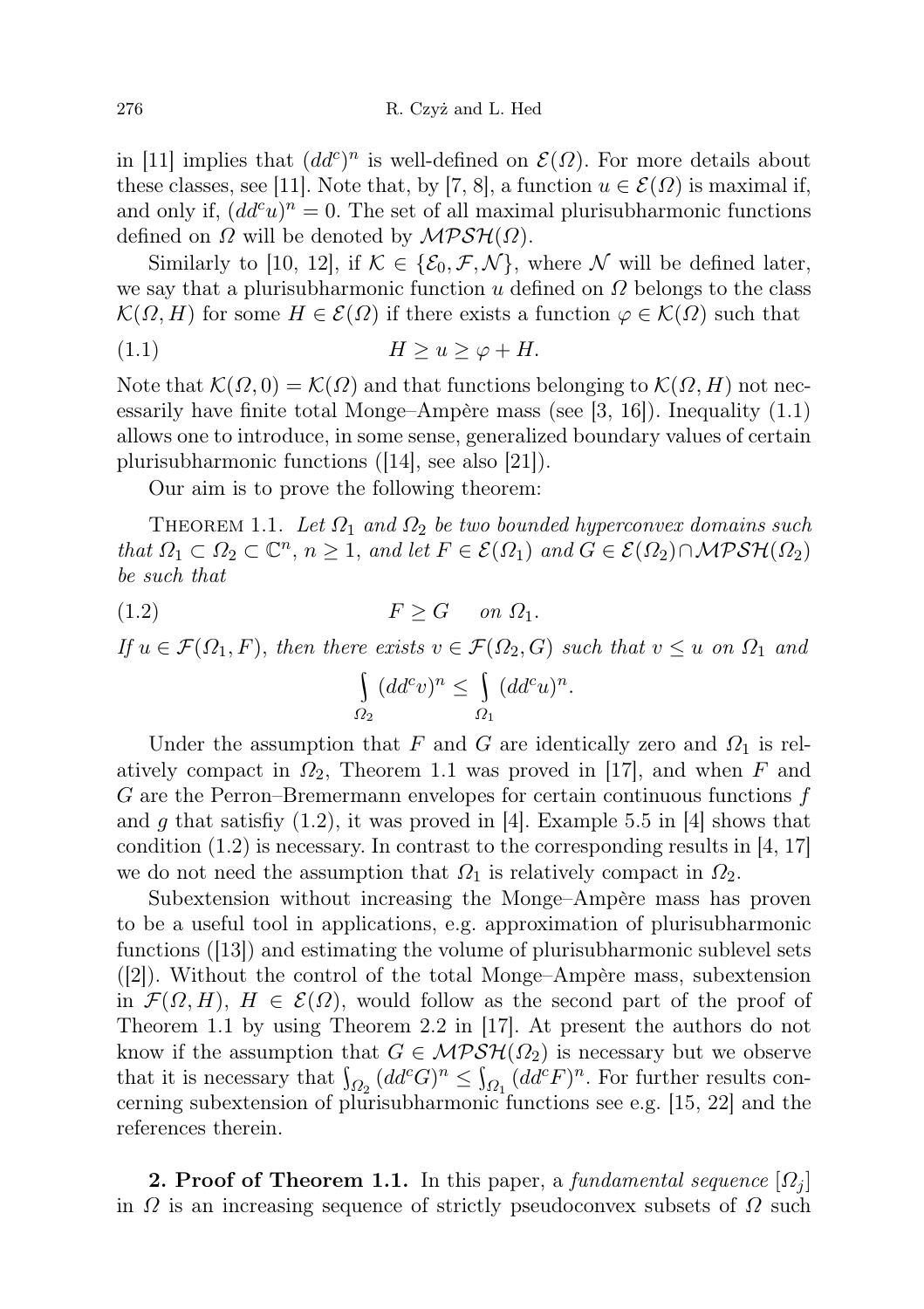that  $\Omega_j \in \Omega_{j+1}$  for every  $j \in \mathbb{N}$  and  $\bigcup_{j=1}^{\infty} \Omega_j = \Omega$ . Here  $\in$  denotes that  $\Omega_j$ is relatively compact in  $\Omega_{i+1}$ .

DEFINITION 2.1. Let  $u \in \mathcal{PSH}(\Omega)$ ,  $u \leq 0$ , and let  $[\Omega_j]$  be a fundamental sequence in  $\Omega$ . Define

$$
u^{j} = \sup \{ \varphi \in \mathcal{PSH}(\Omega) : \varphi \leq u \text{ on } \mathcal{C}\Omega_{j} \},
$$

where  $\mathcal{C}\Omega_j$  denotes the complement of  $\Omega_j$  in  $\Omega$ , and

$$
\widetilde{u} = (\lim_{j \to \infty} u^j)^*,
$$

where  $\omega^*$  denotes the upper semicontinuous regularization of  $\omega$ .

Definition 2.1 implies that  $[u^j]$  is an increasing sequence and therefore  $\tilde{u}$ <br>lurisupparaments on O. Moreover, if  $u \in \mathcal{E}(\Omega)$ , then by [11] we know that is plurisubharmonic on  $\Omega$ . Moreover, if  $u \in \mathcal{E}(\Omega)$ , then by [11] we know that  $\widetilde{u} \in \mathcal{E}(\Omega)$ , since  $u \leq \widetilde{u} \leq 0$ , and from [7, 8] it follows that  $\widetilde{u}$  is maximal on  $\Omega$ . Let  $\mathcal{N}(\Omega)$  be the class of all functions  $u \in \mathcal{E}(\Omega)$  such that  $\widetilde{u} = 0$ . Note that  $\mathcal{E}_0(\Omega) \subset \mathcal{F}(\Omega) \subset \mathcal{N}(\Omega) \subset \mathcal{E}(\Omega).$ 

In the proof of the main theorem we will need some well known results. For the convenience of the reader we will formulate some of them in the proposition below.

For brevity, in the statements and proofs of Propositions 2.2 and 2.3, we write  $\mathcal{E}, \mathcal{N}(H)$  etc. for  $\mathcal{E}(\Omega), \mathcal{N}(\Omega, H)$  etc.

PROPOSITION 2.2. Let  $\Omega \subset \mathbb{C}^n$  be a hyperconvex domain and  $H \in \mathcal{E}$ .

- (a) Let  $u, v \in \mathcal{N}(H)$ ,  $u \leq v$ , and  $\int_{\Omega} (dd^c u)^n < \infty$ . Then  $\int_{\Omega} (dd^c v)^n \leq$  $\int_{\Omega} (dd^c u)^n.$
- (b) If  $[u_j] \subset u_j \in \mathcal{N}(H)$  is a decreasing sequence that converges pointwise to a function  $u \in \mathcal{N}(H)$  as  $j \to \infty$ , then

$$
\lim_{j \to \infty} \int_{\Omega} (dd^c u_j)^n = \int_{\Omega} (dd^c u)^n.
$$

(c) If  $u \in \mathcal{N}(H)$  and  $\int_{\Omega} (dd^c u)^n < \infty$ , then  $u \in \mathcal{F}(H)$ .

Proof. (a) follows directly from Lemma 3.3 in [1], and (b) from Corollary 3.4 in [1]. To prove (c) note that since if  $u \in \mathcal{N}(H)$  there exists  $\varphi \in \mathcal{N}$  such that  $H \ge u \ge \varphi + H$  and therefore  $\widetilde{H} \ge \widetilde{u} \ge \widetilde{\varphi} + \widetilde{H}$ , so  $\widetilde{u} = \widetilde{H}$  from Theorem 2.1 in [12]. But since  $\mathcal{N}(H) \subset \mathcal{E}$  we have  $u \in \mathcal{F}(\widetilde{u})$ , so  $u \in \mathcal{F}(\widetilde{H})$ . Hence, there exists  $\psi \in \mathcal{F}$  such that  $\widetilde{H} \ge u \ge \psi + \widetilde{H}$ . Now, since  $\widetilde{H} \ge H$  we know that

$$
H \ge u \ge \psi + H \ge \psi + H
$$

and so  $u \in \mathcal{F}(H)$ .

Using Proposition 2.2(b) we obtain the following characterization of  $\mathcal{F}(H)$ that will be used in the proof of Theorem 1.1. Proposition 2.3 is a generalization of Theorem 3.7 in [4].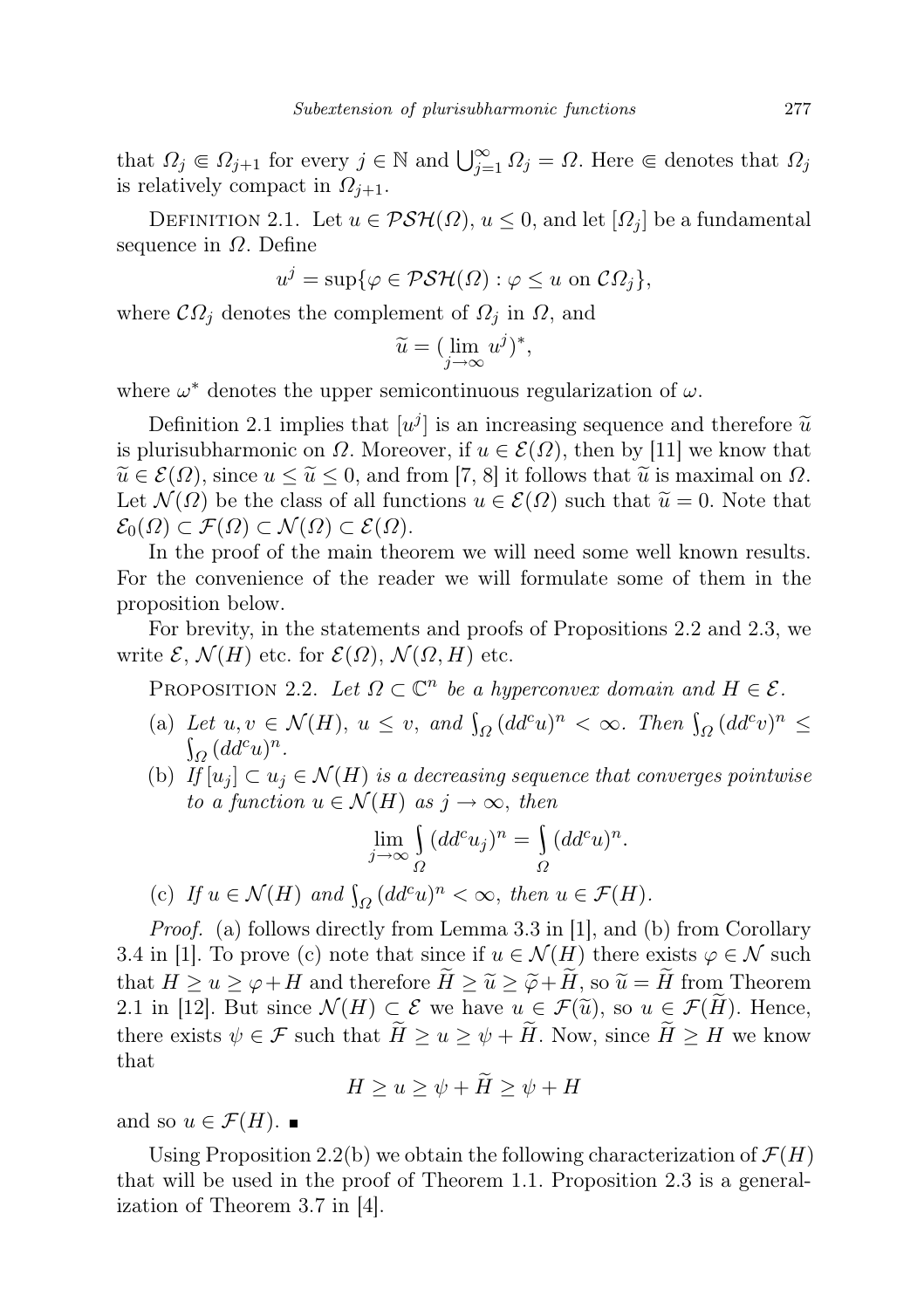PROPOSITION 2.3. Let  $H \in \mathcal{E}$ . If  $u \in \mathcal{F}(H)$  is such that

$$
\int_{\Omega} (dd^c u)^n < \infty,
$$

then there exists a decreasing sequence  $[u_j] \subset \mathcal{E}_0(H)$  that converges pointwise to u as j tends to  $\infty$ , and

(2.2) 
$$
\sup_{j} \int_{\Omega} (dd^c u_j)^n < \infty.
$$

Moreover, if  $[u_i] \subset \mathcal{F}(H)$  is a decreasing sequence that converges pointwise to a function u as j tends to  $\infty$ , and (2.2) is satisfied, then  $u \in \mathcal{F}(H)$ and  $(2.1)$  holds.

*Proof.* Assume that  $u \in \mathcal{F}(H)$  satisfies (2.1). It follows from Proposition 2.5 in [1] that there exists a decreasing sequence  $[u_i] \subset \mathcal{E}_0(H)$  that converges pointwise to u on  $\Omega$  as  $j \to \infty$ . By Proposition 2.2(b) and assumption (2.1) we have

$$
\sup_j \int_{\Omega} (dd^c u_j)^n < \infty.
$$

Now assume first that  $[u_j] \subset \mathcal{E}_0(H)$  is a decreasing sequence such that (2.2) holds and  $[u_i]$  converges pointwise to a function u as  $j \to \infty$ . From (2.2) and Proposition 2.2(a) we find that  $\int_{\Omega} (dd^c H)^n < \infty$ , since  $u_j, H \in \mathcal{F}(H)$ and  $u_j \leq H$ . Theorem 2.1 in [12] implies that  $H \in \mathcal{F}(\tilde{H})$ , where  $\tilde{H}$  is defined as in Definition 2.1. Hence, we can without loss of generality assume that  $(dd^cH)^n=0.$  The measure  $(dd^cu_j)^n$  has finite total mass and vanishes on pluripolar sets by Lemma 4.11 in [1]. Therefore Lemma 5.14 of [11] implies that there exists a unique function  $\varphi_j \in \mathcal{F}$  such that  $(dd^c\varphi_j)^n = (dd^c u_j)^n$ . Furthermore,

$$
(dd^c(\varphi_j + H))^n \geq (dd^c u_j)^n.
$$

Thus,  $u_j \ge \varphi_j + H$ , by Corollary 3.2 in [1]. Set  $\varphi'_j = (\sup_{k \ge j} \varphi_k)^*$ . Then  $[\varphi'_j] \subset \mathcal{F}$  is a decreasing sequence and

$$
\sup_{j} \int_{\Omega} (dd^c \varphi'_j)^n \le \sup_{j} \int_{\Omega} (dd^c \varphi_j)^n < \infty,
$$

by (2.2) and the fact that  $(dd^c\varphi_j)^n = (dd^c u_j)^n$ . Thus, by Lemma 2.1 in [18],  $\varphi = (\lim_{j \to \infty} \varphi'_j) \in \mathcal{F}$ . For every  $k \in \mathbb{N}$  we have  $u_j \geq u_{j+k} \geq \varphi_{j+k} + H$ . Hence,  $u_j \ge \varphi + H$  for all  $j \in \mathbb{N}$ . By letting  $j \to \infty$  we see that  $u \in \mathcal{F}(H)$ . Now (2.2) and Proposition 2.2(b) imply that

$$
\int\limits_\Omega(dd^cu)^n=\lim\limits_{j\rightarrow\infty}\int\limits_\Omega(dd^cu_j)^n<\infty.
$$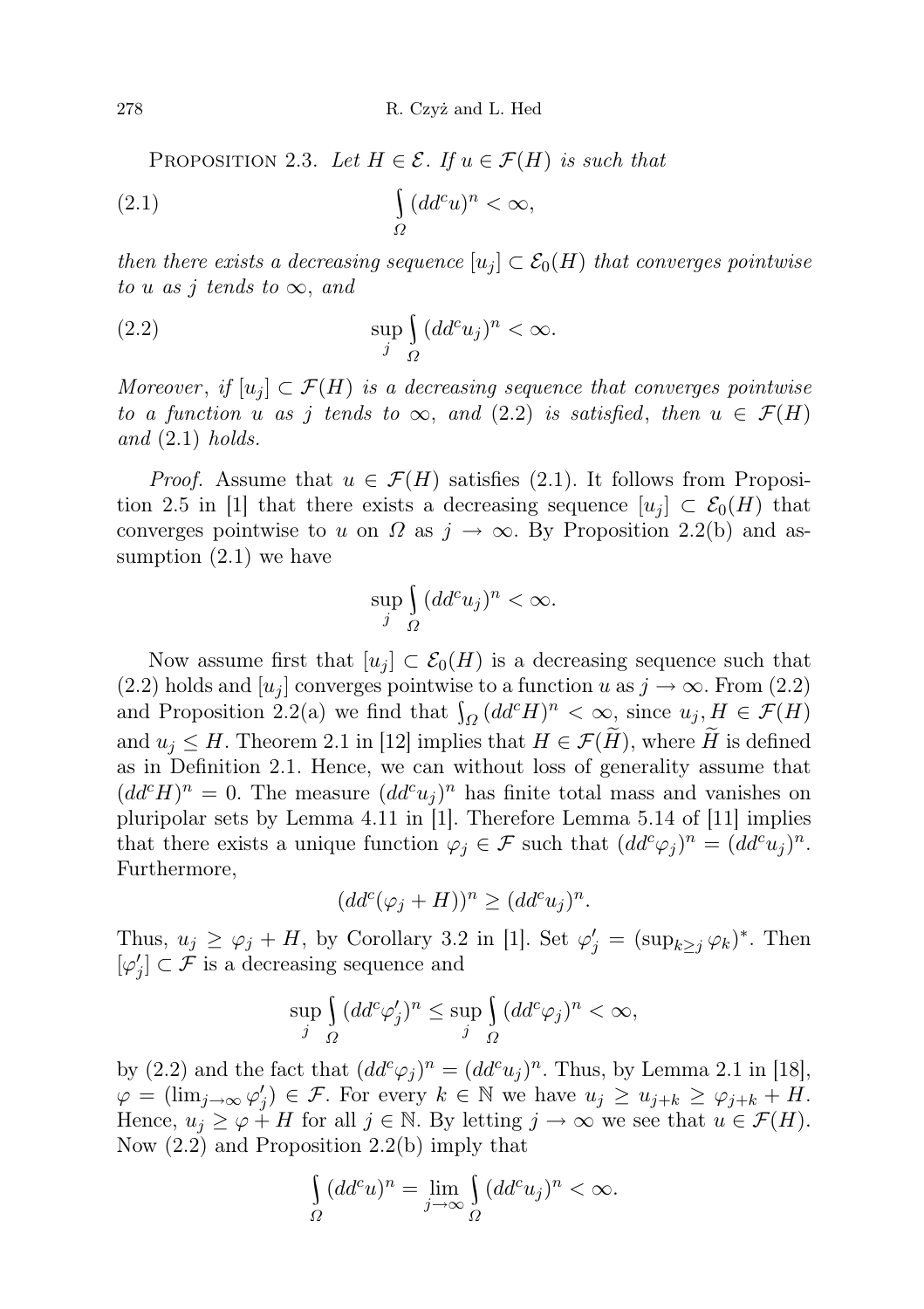If 
$$
u_j \in \mathcal{F}(H)
$$
 only, we can take  $\psi \in \mathcal{E}_0(\Omega)$ ,  $\psi \neq 0$  and define

 $u'_{j} = \max\{u_{j}, j\psi + H\}.$ 

Since  $j\psi + H \in \mathcal{E}_0(H)$  for every fixed j, we know that  $u'_j \in \mathcal{E}_0(H)$ . By construction,  $u'_j \searrow u$  as  $j \to \infty$ , and then Proposition 2.2(a) and (2.2) imply that  $\int_{\Omega} (dd^c u'_j)^n \leq \int_{\Omega} (dd^c u_j)^n$ . It follows from (2.2) that

$$
\sup_j \int\limits_{\Omega} (dd^c u'_j)^n < \infty,
$$

and the result follows.

*Proof of Theorem 1.1.* Let  $u \in \mathcal{F}(\Omega_1, F)$ . First assume that

(2.3) 
$$
\int_{\Omega_1} (dd^c u)^n < \infty.
$$

This assumption and Proposition 2.2(a) imply that  $\int_{\Omega_1} (dd^c F)^n < \infty$ , since  $u, F \in \mathcal{F}(\Omega_1, F)$  and  $u \leq F$ . Proposition 2.2(c) implies that  $F \in \mathcal{F}(\Omega_1, F)$ , where  $\widetilde{F}$  is defined as in Definition 2.1. Hence, we can assume that  $(dd^cF)^n=0.$  Proposition 2.3 implies that there exists a decreasing sequence  $[u_i] \subset \mathcal{E}_0(\Omega_1, F)$  which converges pointwise to u on  $\Omega_1$  as  $j \to \infty$ , and

(2.4) 
$$
\sup_{j} \int_{\Omega_1} (dd^c u_j)^n < \infty.
$$

Consider the measure  $\mu_j = \chi_{\Omega_1} (dd^c u_j)^n$  defined on  $\Omega_2$ , where  $\chi_{\Omega_1}$  is the characteristic function for  $\Omega_1$  defined in  $\Omega_2$ . The measure  $\mu_j$  is a Borel measure in  $\Omega_2$  and it vanishes on pluripolar sets by Lemma 4.11 in [1]. Moreover, from (2.4) it follows that  $\mu_i(\Omega_2) < \infty$ . Theorem 3.7 in [1] together with Proposition 2.2(c) shows that there exists a unique  $\psi_j \in \mathcal{F}(\Omega_2, G)$  such that  $(dd^c\psi_j)^n = \mu_j$  on  $\Omega_2$ . Theorem 5.11 in [11] implies that there exist  $w_j \in$  $\mathcal{E}_0(\Omega_2,0)$  and  $\varphi_j \in L^1(\Omega_2, (dd^c w_j)^n)$ ,  $\varphi_j \geq 0$ , such that  $\mu_j = \varphi_j (dd^c w_j)^n$ on  $\Omega_2$ . For  $k \in \mathbb{N}$  define the measure  $\mu_{jk}$  on  $\Omega_2$  by

$$
\mu_{jk} = \min(\varphi_j, k) (dd^c w_j)^n.
$$

It follows from Theorem 3.7 in  $[1]$  and Proposition 2.2(c) that there exist decreasing sequences  $[\psi_{jk}]_{k=1}^{\infty} \subset \mathcal{F}(\Omega_2, G)$  and  $[\varphi_{jk}]_{k=1}^{\infty} \subset \mathcal{F}(\Omega_1, F)$  such that

$$
(dd^c \psi_{jk})^n = \mu_{jk}
$$
 on  $\Omega_2$  and  $(dd^c \varphi_{jk})^n = \mu_{jk}$  on  $\Omega_1$ .

Furthermore,  $[\psi_{jk}]_{k=1}^{\infty}$  converges pointwise to  $\psi_j$  on  $\Omega_2$  and  $[\varphi_{jk}]_{k=1}^{\infty}$  converges pointwise to  $u_j$  on  $\Omega_1$  as  $k \to \infty$ . Corollary 3.2 in [1] and (1.2) imply that

$$
\psi_{jk} \leq \varphi_{jk} \quad \text{on } \Omega_1.
$$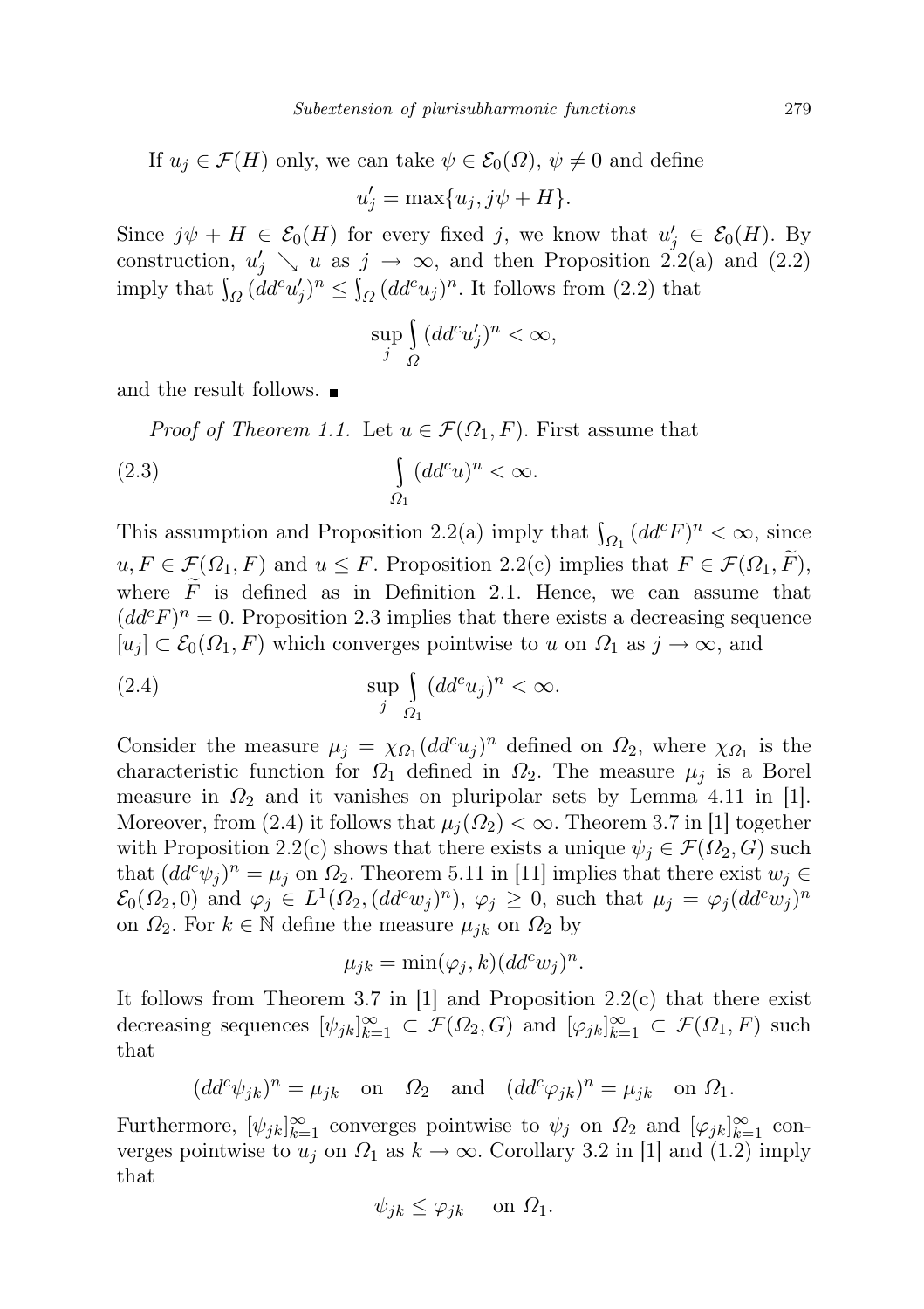Thus,  $\psi_j \leq u_j$  on  $\Omega_1$ . For each  $j \in \mathbb{N}$  define  $v_j = (\sup_{l \geq j} \psi_l)^*$ . By construction we have  $v_j \in \mathcal{F}(\Omega_2, G)$  and

$$
(2.5) \t\t v_j \le u_j \t on \t \Omega_1,
$$

and  $v_i \ge \psi_i$  on  $\Omega_2$ , and therefore

$$
\int_{\Omega_2} (dd^c v_j)^n \leq \int_{\Omega_2} (dd^c \psi_j)^n = \int_{\Omega_1} (dd^c u_j)^n,
$$

hence

(2.6) 
$$
\sup_{j} \int_{\Omega_2} (dd^c v_j)^n \leq \sup_{j} \int_{\Omega_1} (dd^c u_j)^n < \infty.
$$

Thus,  $(\lim_{i\to\infty}v_i)\in \mathcal{F}(\Omega_2,G)$ , by Proposition 2.3. Let  $v=\lim_{i\to\infty}v_i$ . Then (2.5) implies that  $v \leq u$  on  $\Omega_1$  and by (2.6) and Proposition 2.2(b) we have

$$
\int_{\Omega_2} (dd^c v)^n \leq \int_{\Omega_1} (dd^c u)^n,
$$

which completes the proof in this case.

Now assume that  $u \in \mathcal{F}(\Omega_1, F)$  is such that

(2.7) 
$$
\int_{\Omega_1} (dd^c u)^n = \infty.
$$

Then it suffices to construct v in  $\mathcal{F}(\Omega_2, G)$  such that  $v \leq u$  on  $\Omega_1$ . By definition there exists  $u' \in \mathcal{F}(\Omega_1, 0)$  such that

 $F \geq u \geq u' + F.$ 

From the first part of the proof there exists  $v' \in \mathcal{F}(\Omega_2, 0)$  such that  $v' \leq u'$ on  $\Omega_1$ . Now let  $v = v' + G$ . Then  $v \in \mathcal{F}(\Omega_2, G)$  and (1.2) yields

$$
u \ge u' + F \ge v' + G = v
$$

on  $\Omega_1$ . Thus, the proof is complete.  $\blacksquare$ 

Acknowledgements. The authors would like to thank Per Åhag, Urban Cegrell and Pham Hoang Hiep for many valuable comments on and suggestions for this manuscript. Part of this research was done during the first-named author's visit to Umeå University, Sweden, in 2008. He would like to thank the members of the Department of Mathematics and Mathematical Statistics for their kind hospitality.

## References

- [1] P. Åhag, U. Cegrell, R. Czyż and Pham Hoang Hiep, Monge–Ampère measures on pluripolar sets, an article in [21].
- [2] P. Åhag, U. Cegrell, S. Kołodziej, Pham Hoang Hiep and A. Zeriahi, Partial pluricomplex energy and integrability exponents of plurisubharmonic functions, preprint, 2008; arXiv:0804.3954.